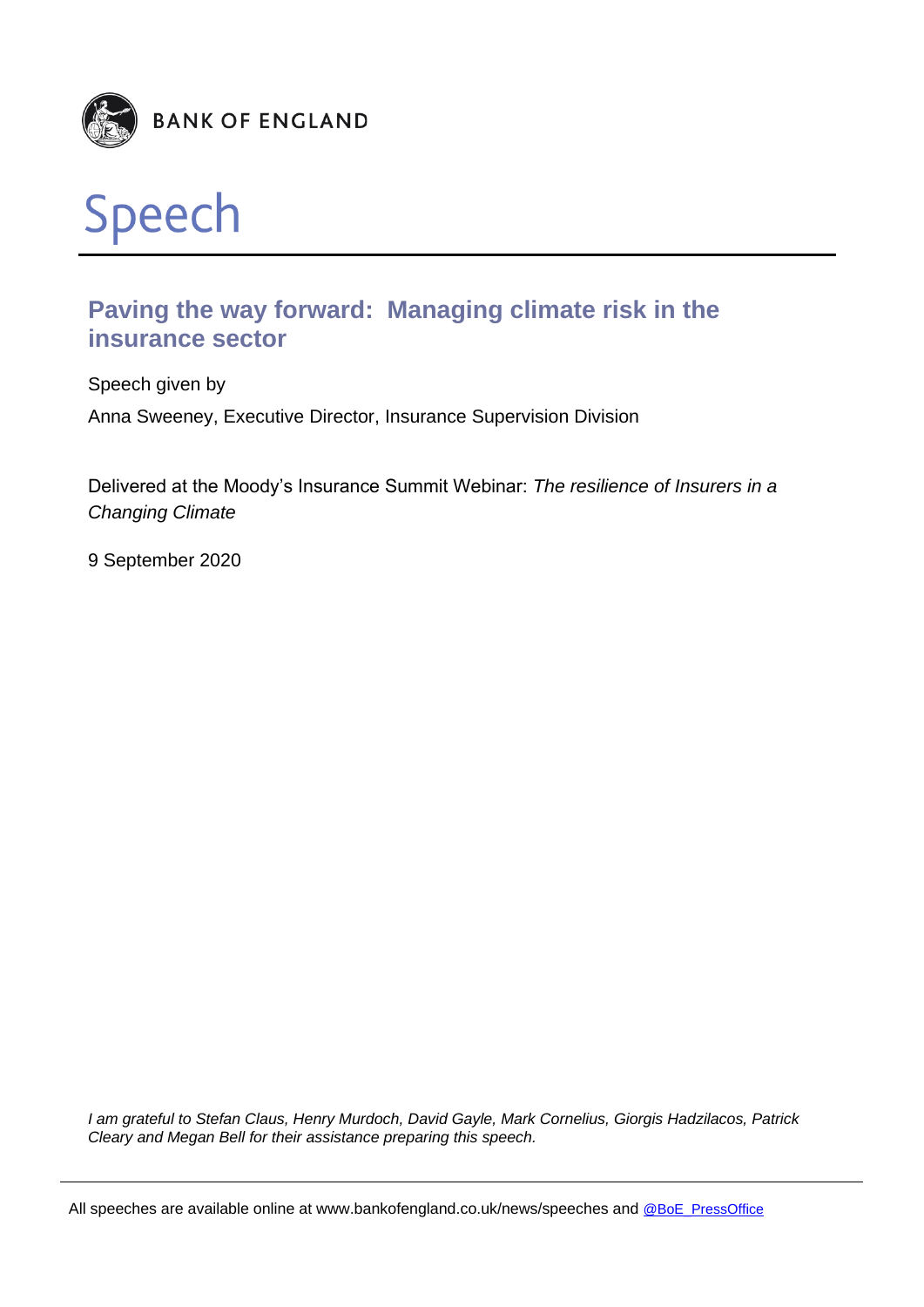## **Introduction**

Good morning everyone. I would like to thank Moody's for inviting me to speak on climate change: one of the most significant and urgent risks facing the whole of the economy, today and for decades to come. As such, a major issue across the financial services sector; but given today's audience, I shall concentrate on the insurance side.

With the pandemic, we are living through a systemic risk with major impacts on the real economy and consequently the financial services sector. While it is hoped Covid-19 will eventually run its course – and hopefully sooner if a vaccine is found – the impact and risks from climate change will be felt for decades to come. And although, insurers have demonstrated resilience to Covid-19 - with the sector remaining robust to downside stresses created by the pandemic<sup>1</sup> - the resilience and successful adaption of the industry to the longer term threat of climate change is likely to be a longer challenge.<sup>2</sup>

Insurance companies play a critical role in supporting businesses manage climate-related risks and provide critical long-term finance, such as infrastructure, that support economic growth. Consequently, the resilience and the ability to manage climate-related risks within the insurance industry is of significant importance.

As a prudential regulator, our primary concern is to ensure the industry remains resilient to down-side stresses. The complexity, global nature and time-horizon of climate risks require greater collaboration in developing and enhancing the industry's risk management in this area.

Today I will set out the key issues that we see in managing climate risk – setting out our expectations for life and general insurers as well as explaining how the Bank of England is using its position to help developments in this area. First, I will spend some time on how the risk affects the sector.

#### **Climate change and defining climate-related financial risks**

Climate related risks are most often described in terms of physical and transition risk. With physical risks referring to the risks arising from more frequent extreme weather events such as floods and long-term trends such as the rise in sea-level; and transition risks arising from the process of adjustment towards a lower-carbon economy. There is a third risk that underlies these two that is especially important for insurers: liability risk. This refers to risks that could arise for insurance firms from parties who have suffered loss from climate change – for example from firms misreading the transition risk, or who have suffered the

l

<sup>1</sup> [https://www.bankofengland.co.uk/-/media/boe/files/financial-stability-report/2020/august-](https://www.bankofengland.co.uk/-/media/boe/files/financial-stability-report/2020/august-2020.pdf?la=en&hash=2D820EFD16973AF9CB27F1C29507E0D55E03E1F5)

[<sup>2020.</sup>pdf?la=en&hash=2D820EFD16973AF9CB27F1C29507E0D55E03E1F5](https://www.bankofengland.co.uk/-/media/boe/files/financial-stability-report/2020/august-2020.pdf?la=en&hash=2D820EFD16973AF9CB27F1C29507E0D55E03E1F5)

 $2$  The PRA's 'The impact of climate change on the UK insurance sector' (2015) highlighted that the potential for climate change to present substantial risks to the business model of insurers.

[https://www.bankofengland.co.uk/-/media/boe/files/prudential-regulation/publication/impact-of-climate-change-on-the-uk-insurance](https://www.bankofengland.co.uk/-/media/boe/files/prudential-regulation/publication/impact-of-climate-change-on-the-uk-insurance-sector.pdf)[sector.pdf](https://www.bankofengland.co.uk/-/media/boe/files/prudential-regulation/publication/impact-of-climate-change-on-the-uk-insurance-sector.pdf)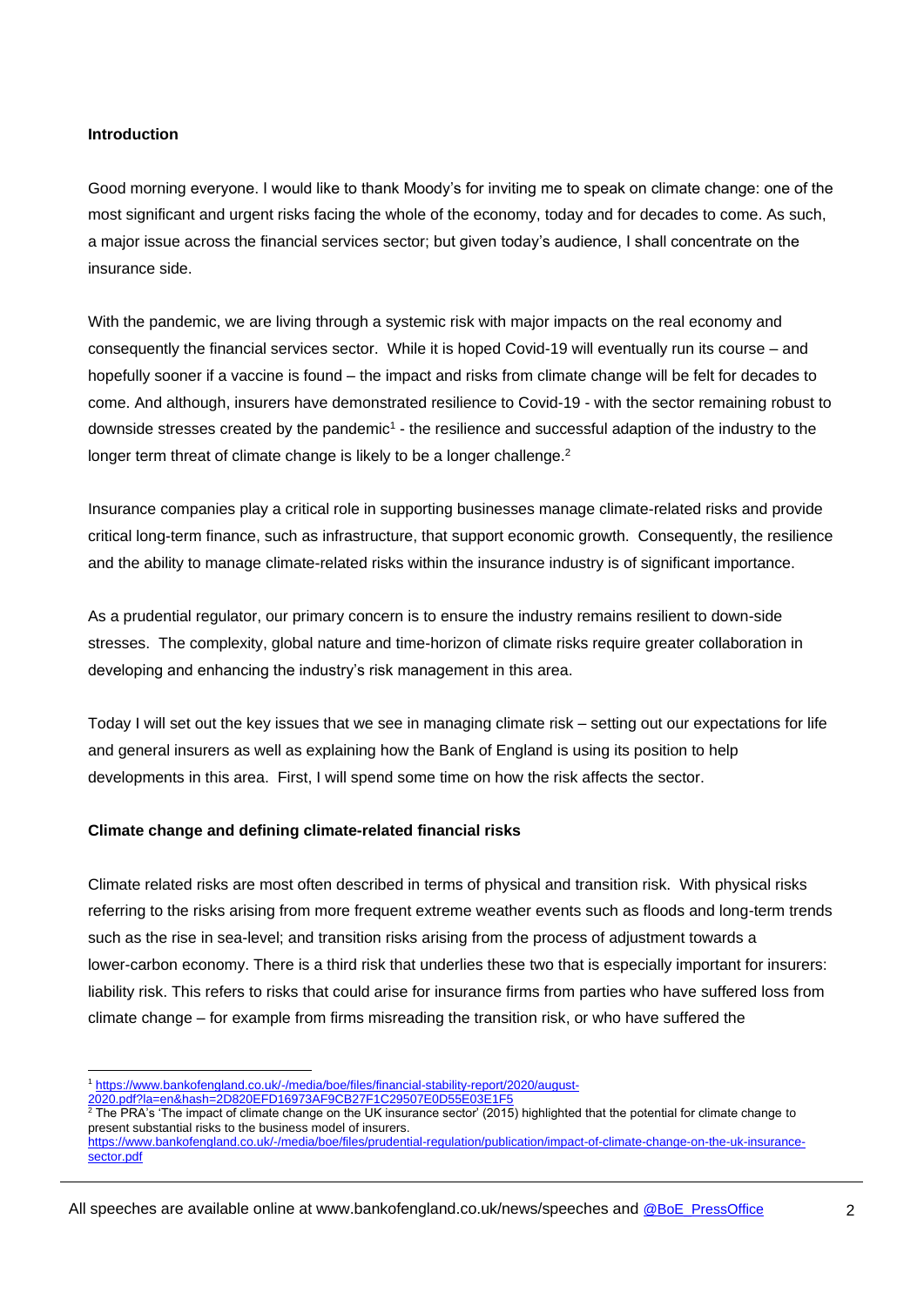consequences of physical risk, and then seek to recover those losses from others who they believe may have been responsible.

Before I continue, it is worth reiterating the dramatic scale of global warming, rising sea levels, and extreme weather events. The ten hottest years ever recorded have all occurred since 1998 – and the current signs are that 2020 will be no different. Despite some fluctuations, the evidence is clear that Earth's climate is warming rapidly, and the pace of change is increasing.

In May 2020,<sup>3</sup> the concentration of carbon dioxide (CO2) in our atmosphere increased to the highest level ever recorded in human history. This is likely higher than at any point in the last three million years, and it occurred during the middle of an economy-wide lockdown.

Indeed, more than half of the CO2 emitted into the atmosphere by the burning of fossil fuels has occurred in just the past three decades. The temporary relief in emissions growth due to the pandemic lockdown measures will not be enough to reduce the overall concentration of CO2 in the atmosphere, and is likely to be short-lived<sup>4</sup>. By contrast, avoiding the very worst physical impacts will require permanent changes to the way we live and do business; we will need to reorient.

The Government has already announced its intention for the UK to produce net zero CO2 emissions by 2050 and that will require considerable changes to the way we currently work and live. Moreover, the UN climate conference, COP26 (Conference of the Parties), is due to take place between 1 and 12 November 2021 in Glasgow, in partnership with Italy.<sup>5</sup> As hosts, the UK will continue to work with our Italian partners to increase climate action, build resilience and lower emissions. The steps agreed at COP26 could have a profound impact on our societies' future.

# **Impact to insurers from losses related to climate change**

Where global average temperatures have risen in the past, incidences of climate-related weather events tended to become both more common and more severe. Insurers protect society against these risks, and these events will continue to become more expensive for the industry.

The insurance industry is, of course, used to dealing with losses from physical risks.

l

<sup>3</sup> https:[//www.climate.gov/news-features/understanding-climate/climate-change-atmospheric-carbon-dioxide](http://www.climate.gov/news-features/understanding-climate/climate-change-atmospheric-carbon-dioxide)

<sup>4</sup> Forster, P.M., Forster, H.I., Evans, M.J. et al[. Current and future global climate impacts resulting from COVID-19.](https://www.nature.com/articles/s41558-020-0883-0) Nat. Clim. Chang. (2020). "we estimate that the direct effect of the pandemic-driven response will be negligible, with a cooling of around 0.01 ± 0.005 °C by 2030 compared to a baseline scenario that follows current national policies."

<sup>5</sup> <https://www.ukcop26.org/>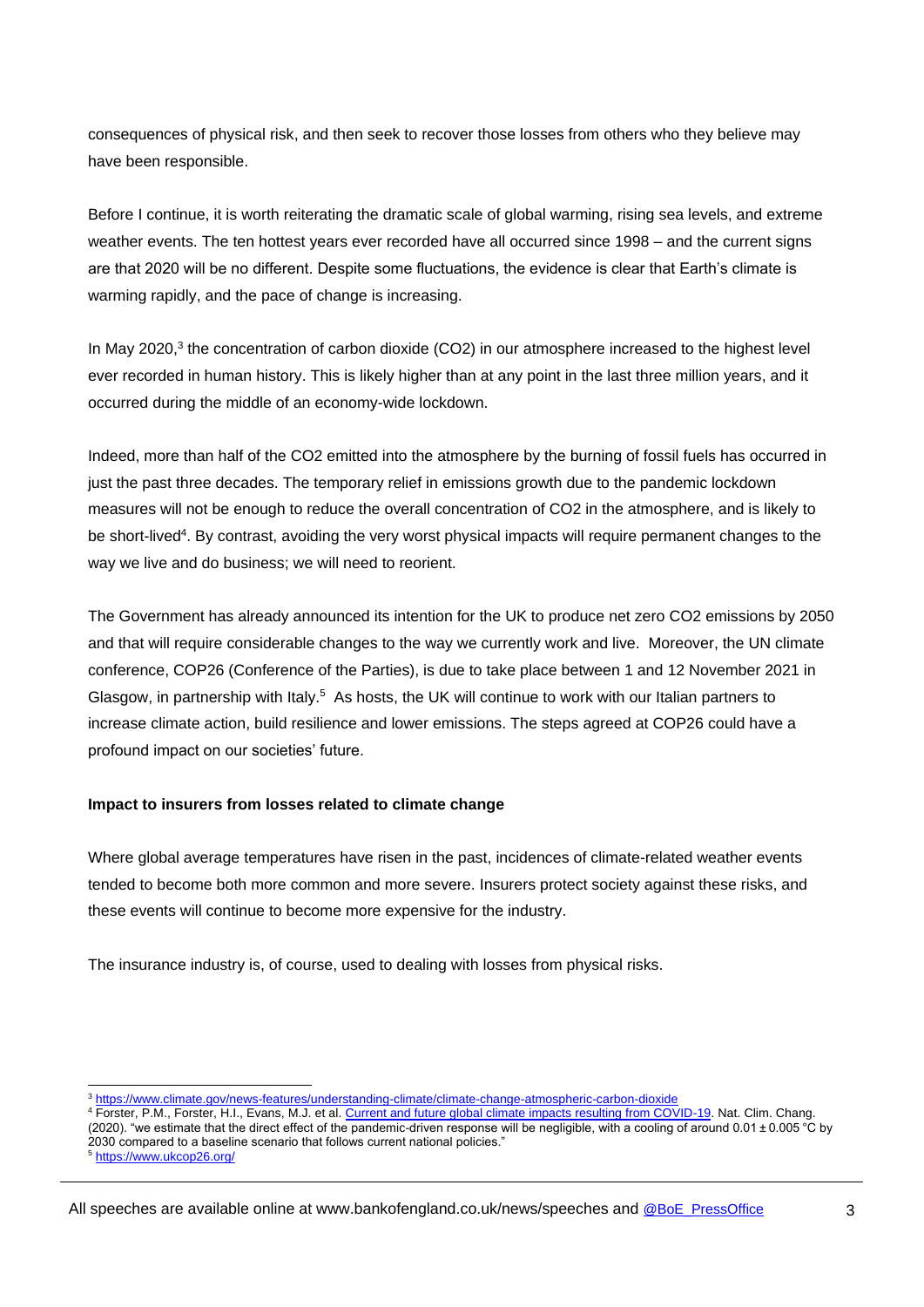For example, recent research suggests that the frequency of climatic natural disasters has grown as much as threefold since 1980.<sup>6</sup> Despite such an increase, the industry has managed to demonstrate resilience and innovation in diversifying the risk thus far. However, there is now concern whether further deterioration of extreme climatic events might result in an increase in the protection gap.

## **Physical, transition and liability risks**

l

In the short-term physical risks arise from increased weather-related events such as floods, wildfires and storms, and longer-term through events such as sea level rise and chronic heat waves.

And to illustrate how these risks could change: in last year's PRA Insurance Stress Test, feedback indicated that in a potential extreme physical climate change scenario, a 1-in-100 year loss in future may exceed today's 1-in-1,000 year loss. To put this into numbers, if today's UK flood 100 year event industry loss is in the order of £7bn; then in the future, that figure might more than double. For firms whose capital requirements are materially determined on extreme natural catastrophe scenarios, the sensitivity of tail events and hence cost and availability of insurance as a result of physical climate change is not hard to imagine.

Furthermore, as the Thai Floods in 2011 illustrate, physical risks can reach beyond the immediate impact of natural catastrophes. For example, the Lloyd's market faced a \$2.2 billion<sup>7</sup> claim from businesses not directly impacted by the floods – instead losses arose from business interruption as supply chains were badly disrupted.

Understanding such changes will be important not only to insurers and regulators but also Governments and societies in adapting and ensuring continued resilience.

The second area of financial risk for insurers is on investments. The value of investments is not only at risk from physical damage to property, but also through the disruption of a normal working of the economy affecting corporate profits and hence a wider range of assets. In extreme circumstances, they could affect the value of sovereign debt.

Transition risks arise from the process of adjustment towards a lower-carbon economy. In order to make that transition, there will have to be new government policies, changes to customer preferences, and the introduction of new technologies. These will have an impact on the value of financial assets. Indeed, there is a real risk that some of the long-term assets that life insurers hold to support future pension benefits could

<sup>&</sup>lt;sup>6</sup> Source: Authors' estimates based on data from the Emergency Event Database of the Centre for Research on the Epidemiology of Disasters[. https://www.emdat.be](https://www.emdat.be/) (accessed 7 September 2020)

<sup>7</sup> <https://uk.reuters.com/article/uk-lloydsoflondon/lloyds-faces-third-biggest-loss-from-thai-flood-idUKTRE81D0C420120214>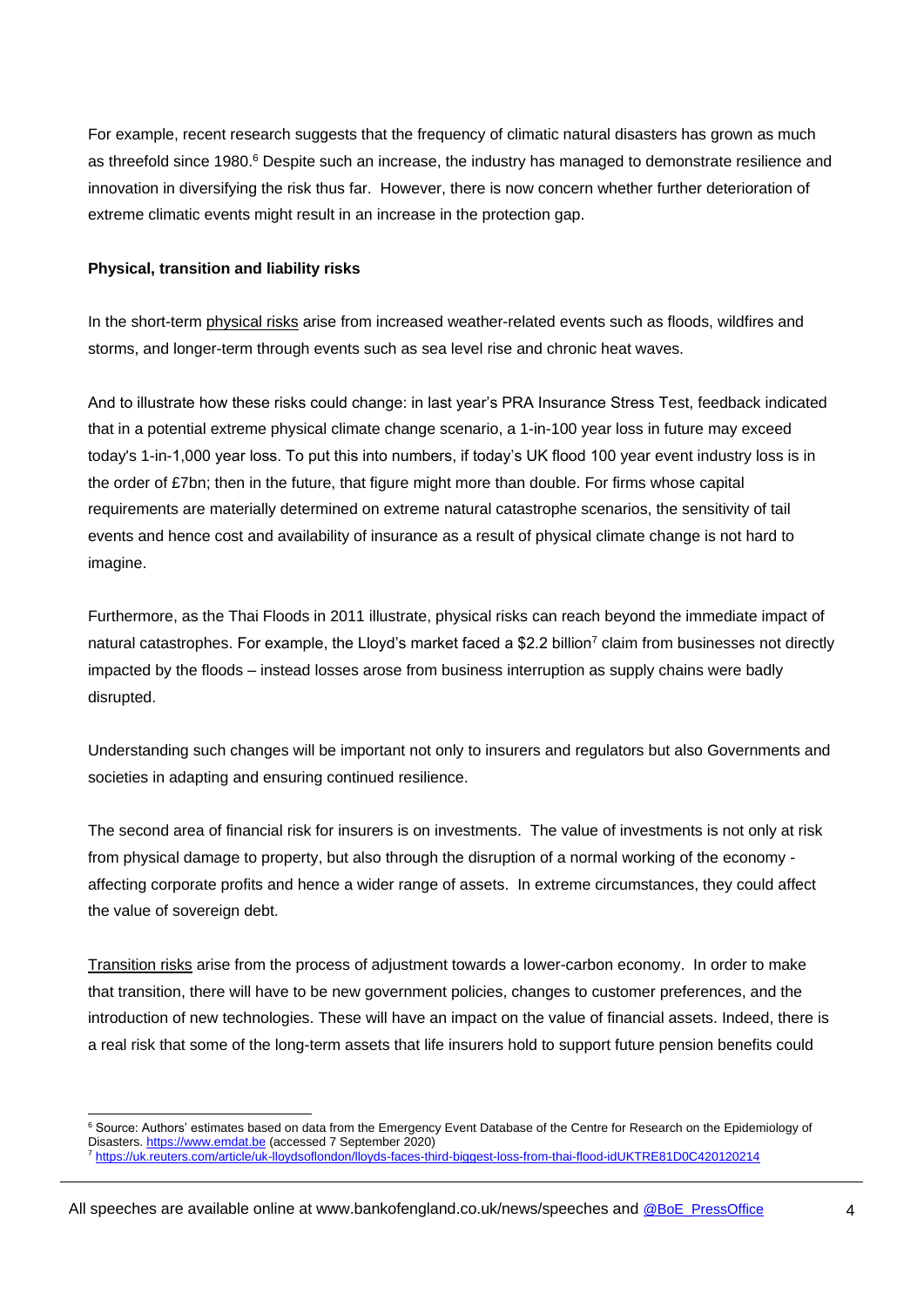substantially fall in value. Understanding the longer term strategy of an insurer's most significant investments will be needed to fully understand the potential effect of transition and physical risks.

Finally, there is one other category of risk, albeit this is frequently considered as a subset of the other two: climate-related litigation and climate legal liability risk.

Climate lawsuits are increasing globally, often occurring in multiple jurisdictions and arising from a variety of different causes. The potential scope for this type of litigation is broad, and firms all over the world are already beginning to be litigated against for their participation in and/or failure to meaningfully prevent manmade climate change. This could lead to significant financial consequences.

While current evidence on the impact of these litigation cases is speculative (as climate litigation remains an evolving area which varies considerably across the world), we are looking into the potential consequences of successful rulings to increase in the future, with perhaps one or two 'landmark' cases paving the way for these subsequent successes. As the climate emergency continues to evolve, institutions of all types could face increased risk of climate litigation, whether directly via actual case rulings, or indirectly, by providing coverage or credit to exposed corporate counterparties.

# **How should insurers respond?**

With global assets under management of more than \$13 trillion<sup>8</sup>, and premiums of \$6.3 trillion<sup>9</sup>, the insurance sector has a substantial and unique role to play in helping to safeguard society against significant climate change.

The consideration of climate risk is not new to insurers and many firms have been thinking about the nature of these risks for some time. This is perhaps because many of the capabilities involved in managing climate change risk are innately related to the insurance business model, particularly for property insurance.

On the General Insurance (GI) side, considerations of climate risk will be through the lens of tail risk arising from natural catastrophe, in defining appropriate levels of coverage. For Life insurers, they will need to consider the longer-term implications of climate change on the health and longevity of our societies. While the industry will inevitably need to collaborate with other professionals across the financial sector to manage these risks effectively, the long and short-term aspects of insurance business are well-suited to the context of climate change, given climatic impacts will be both extreme and crystallise over an extended time horizon.

Our journey on understanding the risks posed by climate change began with a climate adaptation report, published 2015,<sup>10</sup> and focused solely on the risks faced by the insurance sector. A report on the banking side

l **[Boston Consulting Group](https://www.bcg.com/publications/2020/global-asset-management-protect-adapt-innovate)** 

[Swiss Re Economic Research & Consulting](https://www.swissre.com/dam/jcr:05ba8605-48d3-40b6-bb79-b891cbd11c36/sigma4_2020_en.pdf)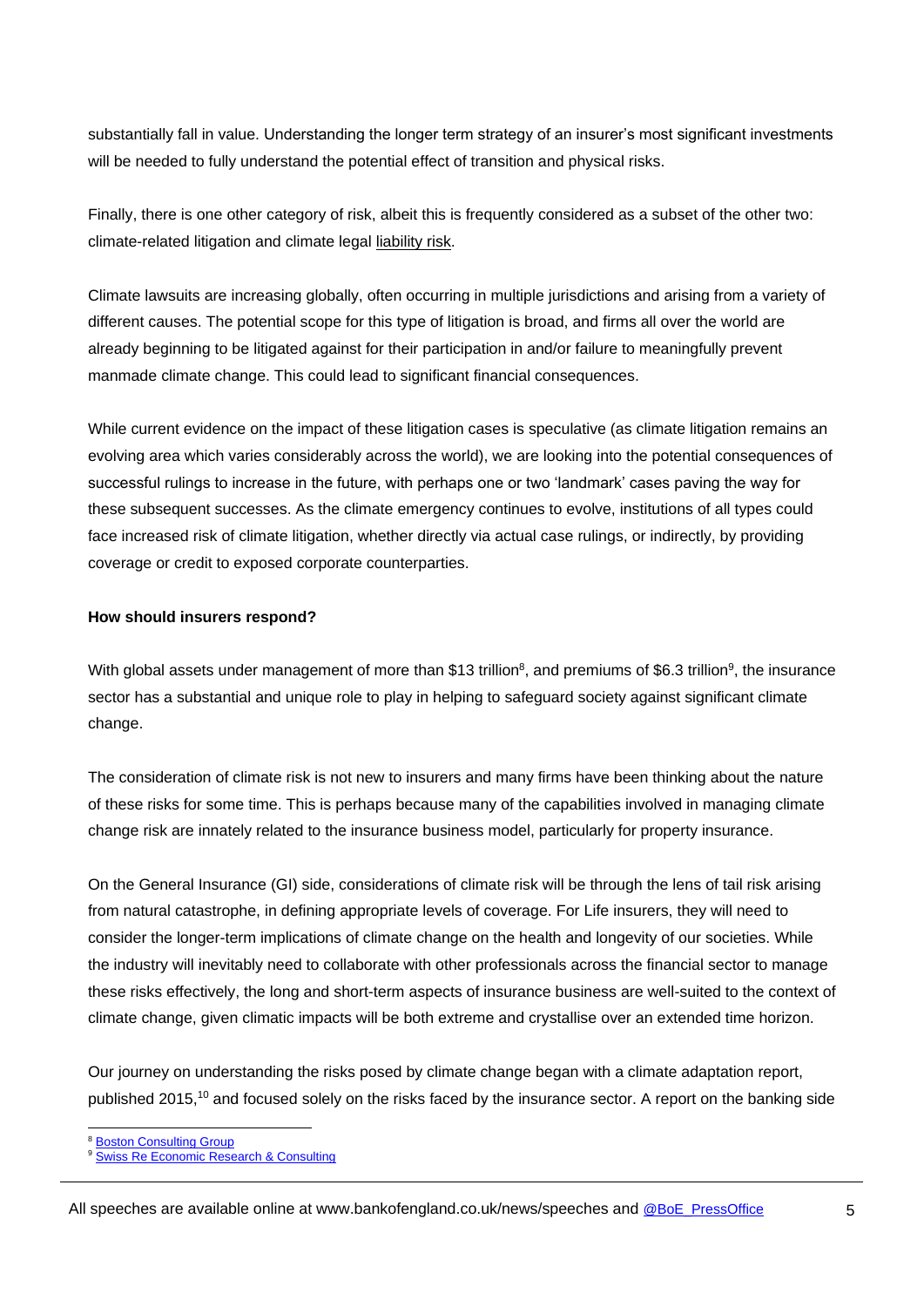followed three years later. Similarly, our first foray into regulatory-led climate stress testing was in last year's Insurance Stress Test.

While the insurance industry has demonstrated clear progress so far, the manifold nature of physical and transition climate risk requires an evolving and highly collaborative response, with actors in both the financial system and the real economy acting in tandem to avert loss.

Insurers and regulators have a shared responsibility to continue to advance their thinking and take action. The most effective response will be one in which everyone plays their part.

Furthermore, the prize for those insurers that manage climate change well, and are able to understand and price the risks appropriately, is increased business opportunity for innovation that support their customers to adapt and mitigate the changing risks.

# **The Bank of England's strategy**

So, what is the Bank of England's response, and what are we prepared to do to help the insurance sector to respond to the challenges?

Our approach has three broad angles:

l

1) Promoting the safety and soundness of the industry by setting expectations and promoting good practice about how firms manage climate-related financial risk internally;

2) Ensuring policyholder protection by conducting scenario analyses to help firms better prepare for the crystallisation of climate risks 'on the horizon' so that firms take into account those future risks as they make decisions today; and,

3) Global engagement with the financial services industry and other regulators to facilitate understanding and encourage mitigation of physical and transitional climate risks.

# *Setting Expectations: Supervisory strategy (Supervisory Statement 3/19, Climate Financial Risk Forum and the general insurance framework)*

The actions taken by individual insurers will be instrumental in determining how well climate-related risks are managed.

<sup>10</sup> https:[//www.bankofengland.co.uk/-/media/boe/files/prudential-regulation/publication/impact-of-climate-change-on-the-uk-insurance](http://www.bankofengland.co.uk/-/media/boe/files/prudential-regulation/publication/impact-of-climate-change-on-the-uk-insurance-sector.pdf)[sector.pdf](http://www.bankofengland.co.uk/-/media/boe/files/prudential-regulation/publication/impact-of-climate-change-on-the-uk-insurance-sector.pdf)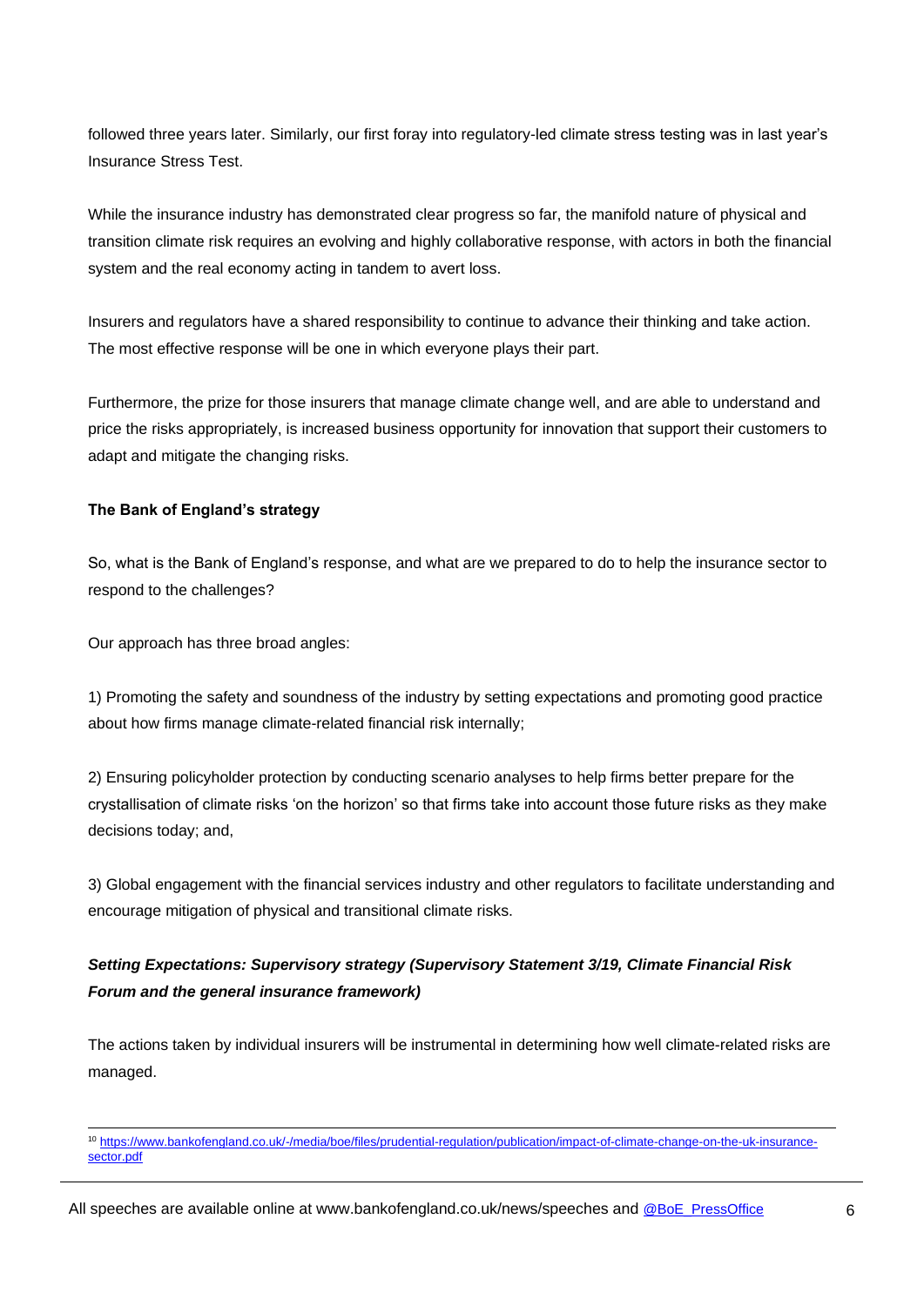In light of this, in April 2019, we became the first regulator to publish supervisory guidance (SS3/19) which sets out our expectations on how the insurers and banks that we regulate should approach the financial risks arising from climate change.<sup>11</sup>

The supervisory statement encourages insurers to focus on four aspects in developing an enhanced approach to managing climate risk:

- Governance,
- Risk management,
- Scenario analysis, and
- **Disclosure**

Taken together, each of these four areas comprise a strategic approach which covers both the immediate short-term impacts of climate change, as well as horizon-level risks which could crystallise in future.

Since the release of the supervisory statement, we have been engaging with insurers over the past year to understand the industry's progress.

We communicated our findings in a letter to the industry in July this year.  $12$  This highlighted that most firms are developing approaches to identify, assess, manage, report and disclose climate-related financial risks and some have started to embed them into their governance and control structures. Some examples of best practice from both GI and Life firms include:

- *Governance*: The more advanced firms were able to describe a clear allocation of responsibility below the Senior Manger Function-holder, and clear roles and responsibilities across all three lines of defence.
- *Board Oversight*: The more advanced firms have provided training for their board to enable them to oversee this risk appropriately.
- *Control Structures*: the better arrangements observed demonstrate a clear distinction between elements of climate risk as a financial risk, reputational risk and corporate social responsibility issue. Some firms have amended committee terms of reference to include explicit reference to climate risk.
- *Risk Management*: The most developed firms have largely completed this, whilst acknowledging that frameworks will need to be reviewed and updated periodically as the risks continue to evolve and materialise. Some firms considered the far-reaching breadth and magnitude of climate risk by distinguishing between financial risk management and corporate responsibility.
- l <sup>11</sup> [https://www.bankofengland.co.uk/prudential-regulation/publication/2019/enhancing-banks-and-insurers-approaches-to-managing-the](https://www.bankofengland.co.uk/prudential-regulation/publication/2019/enhancing-banks-and-insurers-approaches-to-managing-the-financial-risks-from-climate-change-ss)[financial-risks-from-climate-change-ss](https://www.bankofengland.co.uk/prudential-regulation/publication/2019/enhancing-banks-and-insurers-approaches-to-managing-the-financial-risks-from-climate-change-ss)
- <sup>12</sup> [https://www.bankofengland.co.uk/-/media/boe/files/prudential-regulation/letter/2020/managing-the-financial-risks-from-climate](https://www.bankofengland.co.uk/-/media/boe/files/prudential-regulation/letter/2020/managing-the-financial-risks-from-climate-change.pdf?la=en&hash=A6B4DD1BE45B2762900F54B2F5BF2F99FA448424)[change.pdf?la=en&hash=A6B4DD1BE45B2762900F54B2F5BF2F99FA448424](https://www.bankofengland.co.uk/-/media/boe/files/prudential-regulation/letter/2020/managing-the-financial-risks-from-climate-change.pdf?la=en&hash=A6B4DD1BE45B2762900F54B2F5BF2F99FA448424)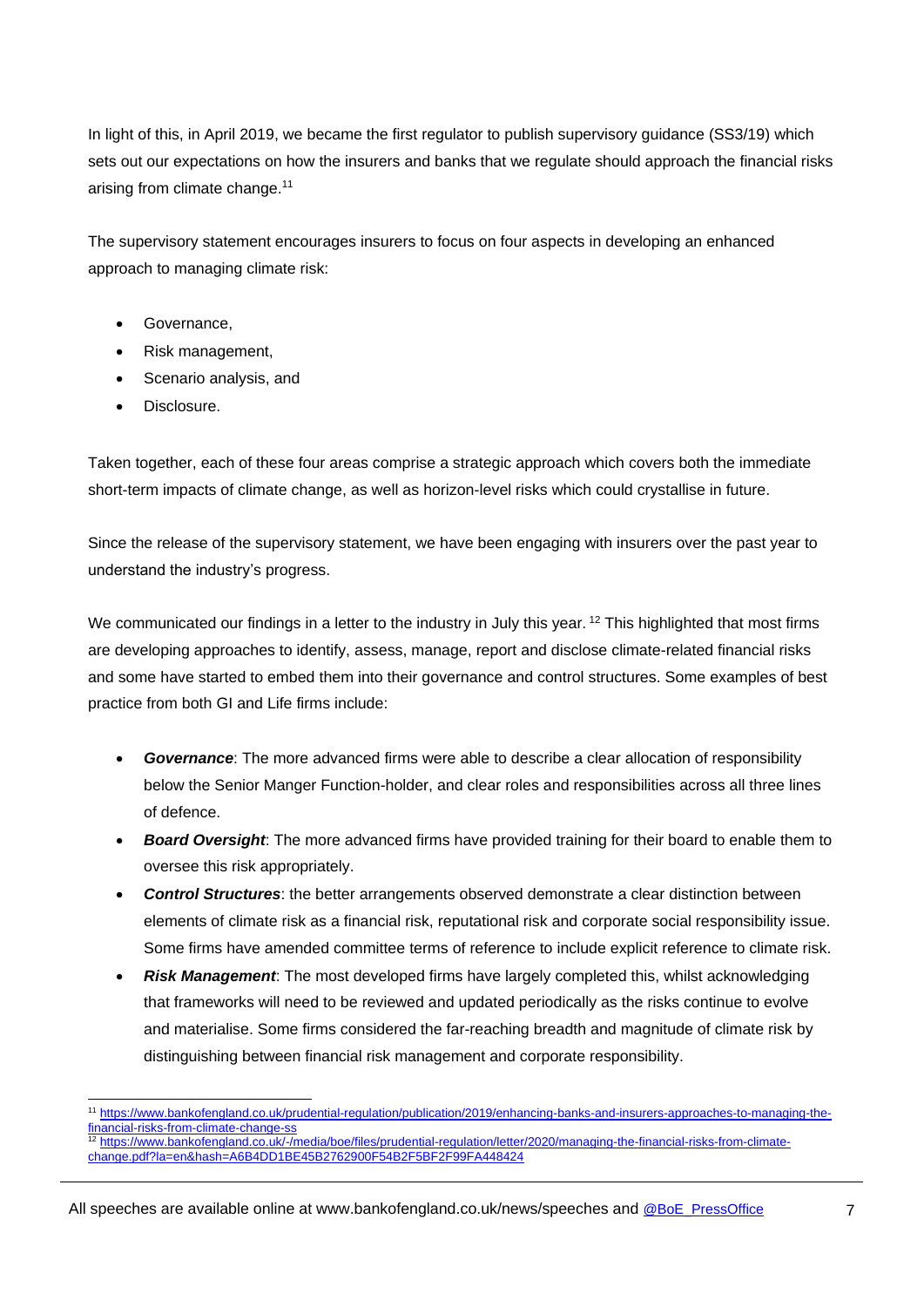*Disclosure:* Best practise was observed by firms that could publish separate and fully comprehensive climate disclosures.

In relation to managing risks associated with the asset portfolio – of particular relevance to life insurers, we observed the following best practice:

- **Strategy:** The more advanced firms had a clear strategy and ownership of the asset portfolio and intentions to de-carbonise.
- *Risk Management and Metrics***:** We observed the use of a 'portfolio warming metric' to analyse how 'green' their investments are and help understand the warming potential embedded in the portfolio. The most advanced practice we have seen is a firm with its own internal metric to quantify the value at risk stemming directly from climate change within its investment portfolio. These types of metrics are forward looking and over time will assist firms in strategic decision making.

Whilst this first review revealed good levels of progress, the developing of enhanced approaches to managing climate-related risks remains a novel process for many. There is still some way to go for a number of insurers in terms of embedding a climate risk management strategy which is underpinned by regular scenario modelling and accompanied by detailed climate disclosures of both sides of the balance sheet.

To give some of the more developed approaches to assessing climate related risks: the more advanced firms are using scenarios to:

- Inform their business:
- Develop their understanding of climate risk (such as the potential transmission channels);
- Inform their internal model risk calibrations; and
- Inform the integration of climate risk into their risk management framework.

Furthermore, some firms have tailored scenarios to reflect their business, and accessed a range of resources to inform their scenario work. Firm-specific scenarios tended to test different business units and differentiate impacts on business lines within business units.

In addition, these scenarios often looked at both physical and transition risks as well as investigating a range of short- and long-term time horizons. We recognise that climate change remains a complicated and nuanced risk; and we intend to assist the industry in embedding our supervisory expectations as much as possible. This then gets me on to our next initiative relating to the Climate Financial Risk Forum (CFRF).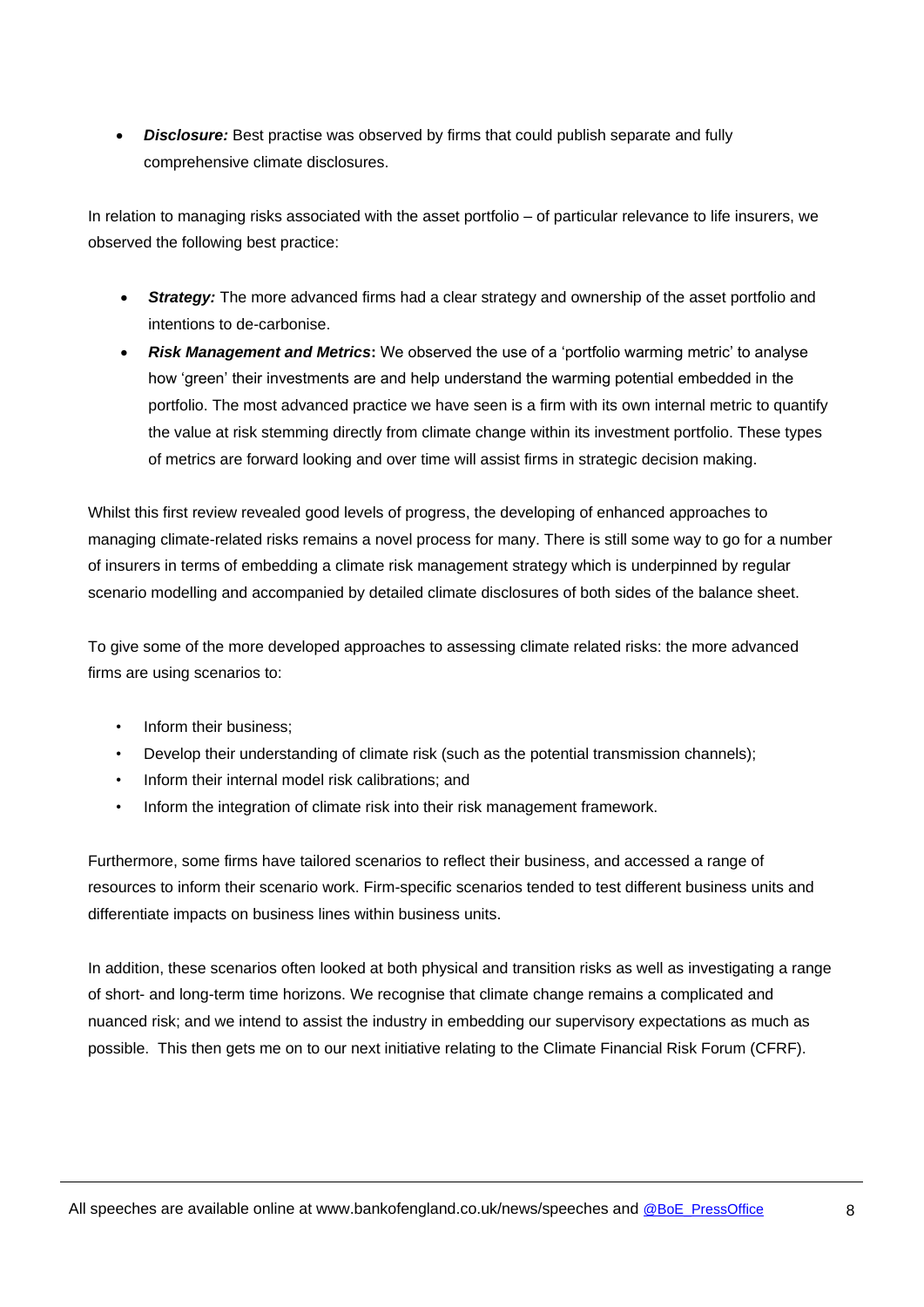In March 2019, we established the CFRF; a working group set "by industry, for industry" that is co-chaired by the Prudential Regulation Authority (PRA) and the Financial Conduct Authority (FCA).<sup>13</sup> The group (which is comprised of banks, insurers and asset managers as well as regulators) has the primary objective of *building capacity and sharing best practice*, in order to advance our sector's responses to the financial risks arising from climate change.

In June 2020 the CFRF released four industry-produced chapters covering scenario analysis, risk management, disclosure, and innovation. In addition to being rich and practical guides on understanding and managing the climate-related financial risks, both for assets and liabilities, we feel the content from these chapters will provide valuable assistance to both life and general insurers when adopting the expectations we set out in SS3/19.

Moreover, in May 2019, we facilitated the convening of an cross-industry working group to produce a practical framework to assist general insurers in assessing the financial impacts arising from physical climate change. <sup>14</sup> The uncertainty of long-term climatic model predictions and the limitations of existing tools has created a number of challenges for general insurers in understanding the potential impacts of extreme weather on their liabilities. In response to these challenges, the group developed a framework intended to guide insurers through the process of evaluating how business processes could be impacted in a range of climate outcomes.

This technical framework for general insurers and the working guide produced by the CFRF are publicly available, indicating our commitment to not only regulated insurers and the embedding of our supervisory expectations, but also to the wider insurance industry.

# *Horizon-scanning (Insurance Stress Test 2019, Climate Biennial Exploratory Scenario)*

In 2019, we became one of the first regulators globally to integrate climate scenarios into our insurance stress testing cycle. Climate stress testing encourages insurers to imagine these longer–term risks – and while the most severe impacts of climate change remain on the horizon, scenario analysis helps in understanding the potential industry impacts and the actions that are required now if we are to deliver an early orderly transition.

The 2019 Insurance Stress Test (IST) exercise asked the UK's largest life and general insurers to shock both assets and liabilities according to prescribed climatic impacts.<sup>15</sup> This exercise was exploratory in nature –

l <sup>13</sup> <https://www.bankofengland.co.uk/climate-change/climate-financial-risk-forum>

<sup>14</sup> [https://www.bankofengland.co.uk/prudential-regulation/publication/2019/a-framework-for-assessing-financial-impacts-of-physical](https://www.bankofengland.co.uk/prudential-regulation/publication/2019/a-framework-for-assessing-financial-impacts-of-physical-climate-change)[climate-change](https://www.bankofengland.co.uk/prudential-regulation/publication/2019/a-framework-for-assessing-financial-impacts-of-physical-climate-change)

**In Trustee Strange Exploratory Scenario (BES) and the Insurance Stress Test (IST) have only covered the banking and insurance** sectors respectively. However, in recognition of the potential magnitude and interconnectedness of risks within the financial services sector from climate risks, the forthcoming Climate BES will be expanded to include both banks and insurers.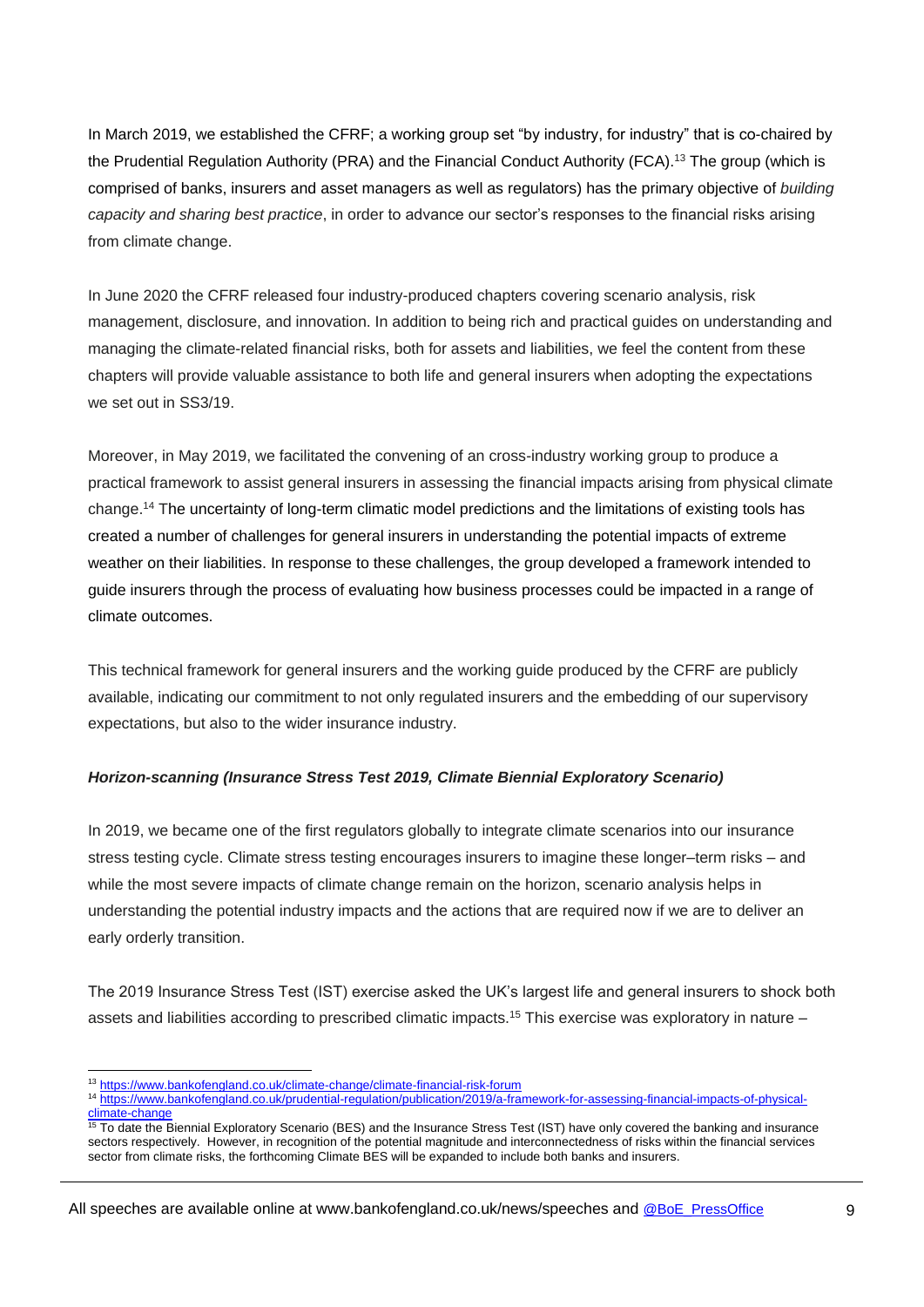specifically not focused on setting capital requirements, but instead designed to encourage firms to develop analytical approaches to climate scenarios in preparation for future PRA exercises.

For many insurers this IST exercise was the first time they had conducted a climate exercise, and there were therefore a number of valuable learnings for both us and insurers. The exercise highlighted gaps in capabilities, data and tools to appropriately model climate-related scenarios, meaning firms' quantitative returns were often disparate and difficult to compare across the wider industry. Similarly, for the PRA, the exercise highlighted key learnings to inform the design, specification, and reporting requirements for future climate exercises.

Our Biennial Exploratory Scenario (BES), will focus on a more comprehensive set of scenarios for both banks and insurers to model against the balance sheet. It will involve an extended modelling horizon with integrated macro-financial variables, with the expectation that firms will evaluate the vulnerabilities of their most significant individual counterparties as well as their own exposures under each of three illustrative scenarios. However, to support this increased level of ambition we intend to focus only on the very largest insurers, as well as to maintain a greater level of engagement throughout the exercise – both before and after launch.

# *External engagement*

Climate change, and the financial risks associated with it, will have implications for insurers around the world and it is important for regulators and industry to work together in response.

Where some firms are ahead in their thinking in climate risk, we expect knowledge sharing and collaboration to take place to facilitate a holistic response to an issue which concerns the entire industry.

The PRA - as a regulator and part of a central bank - has taken steps to share our knowledge and encourage the mitigation of climate risk amongst international regulators. The Bank set up the Sustainable Insurance Forum (SIF) in December 2016, in conjunction with the United Nations Environment Programme. The Bank was also one of eight founding members of the Network for Greening the Financial System in 2017, which has been developing climatic scenarios which are publicly available.<sup>16</sup>

In addition, we have raised the profile of climate change on the agenda of the International Association of Insurance Supervisors (IAIS), a leading multilateral group of over 200 supervisory authorities, which is working on guidance documents on monitoring climate-related financial risks. These will include actual examples and case studies that enable the practical implementation of supervisory material, helping this complex risk to be embedded within the global regulatory regime.

l

<sup>&</sup>lt;sup>16</sup> <https://www.ngfs.net/en>